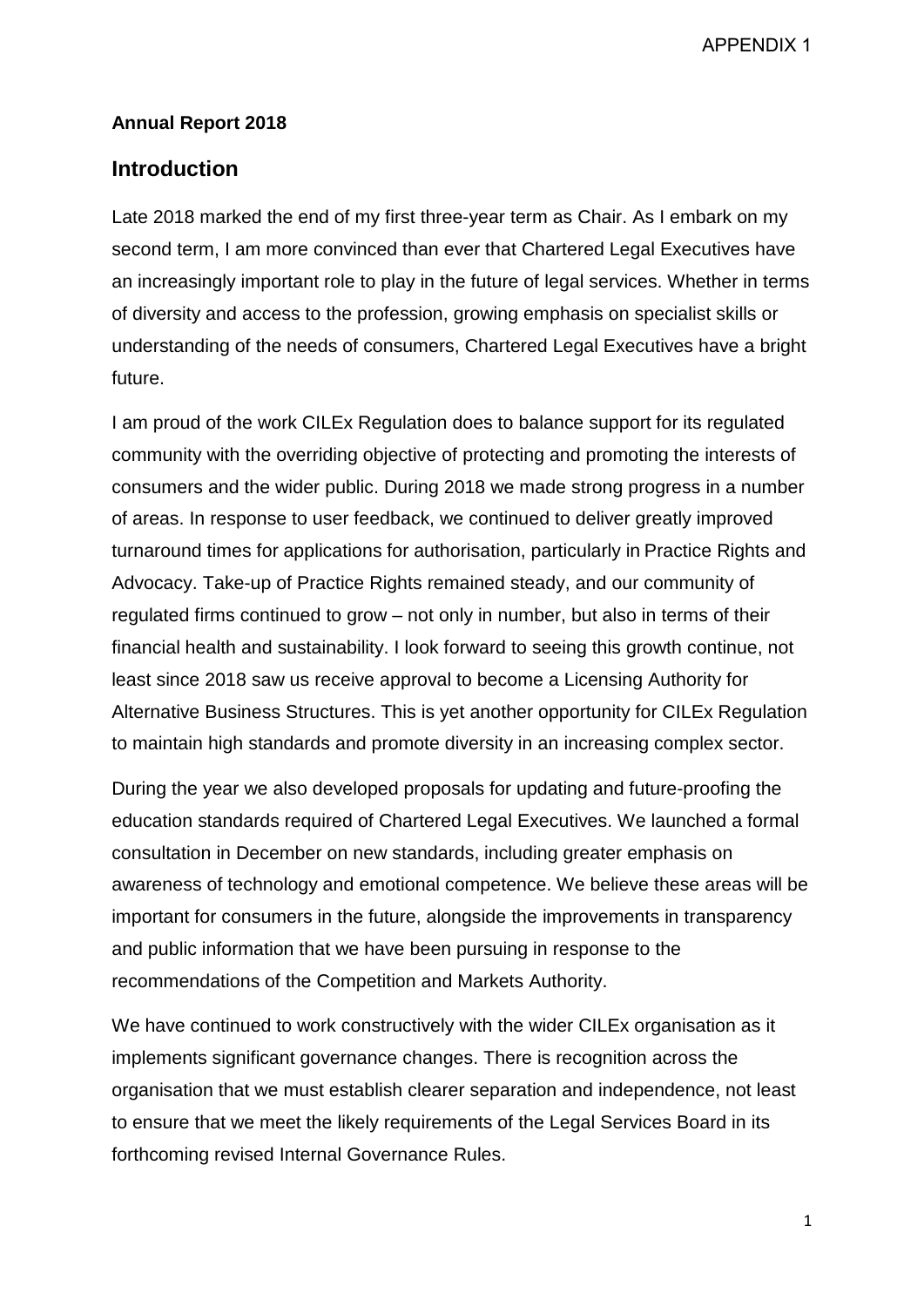I am very grateful for all the hard work and professionalism of our staff, led by Helen Whiteman, and for the support of the Board, one of whose professional members – Ian Chivers – stepped down after making a significant contribution during his six-year term.

There is a great deal of change on the horizon in the legal services sector. This will, I am sure, mean that 2019 is every bit as busy as 2018. But I have every confidence that the staff and Board together will rise to the many challenges this will bring, and I look forward to reporting further progress next year.

#### **Sam Younger**

### **Who we are**

We are the independent regulator of the Chartered Institute of Legal Executives – the professional association that represents chartered legal executives, paralegals and other legal practitioners.

CILEx Regulation offers a forward-thinking, constructive approach to regulation. We regulate members of CILEx, law firms, and the legal professionals we have authorised with practice rights in specialist areas of law.

We are responsible for regulatory matters affecting all those in our regulated community. In addition, we oversee the education, qualification and practice standards of CILEx members. In 2018, the Institute for Apprenticeships authorised us to provide external quality assurance for the Chartered Legal Executive Apprenticeship.

2018 was the second year of our Board's three-year strategic plan. This report sets out our progress against its five strategic aims.

*Stakeholder graphic*

*Aims graphic*

### **Aim 1: Ensure the needs of consumers inform all our work**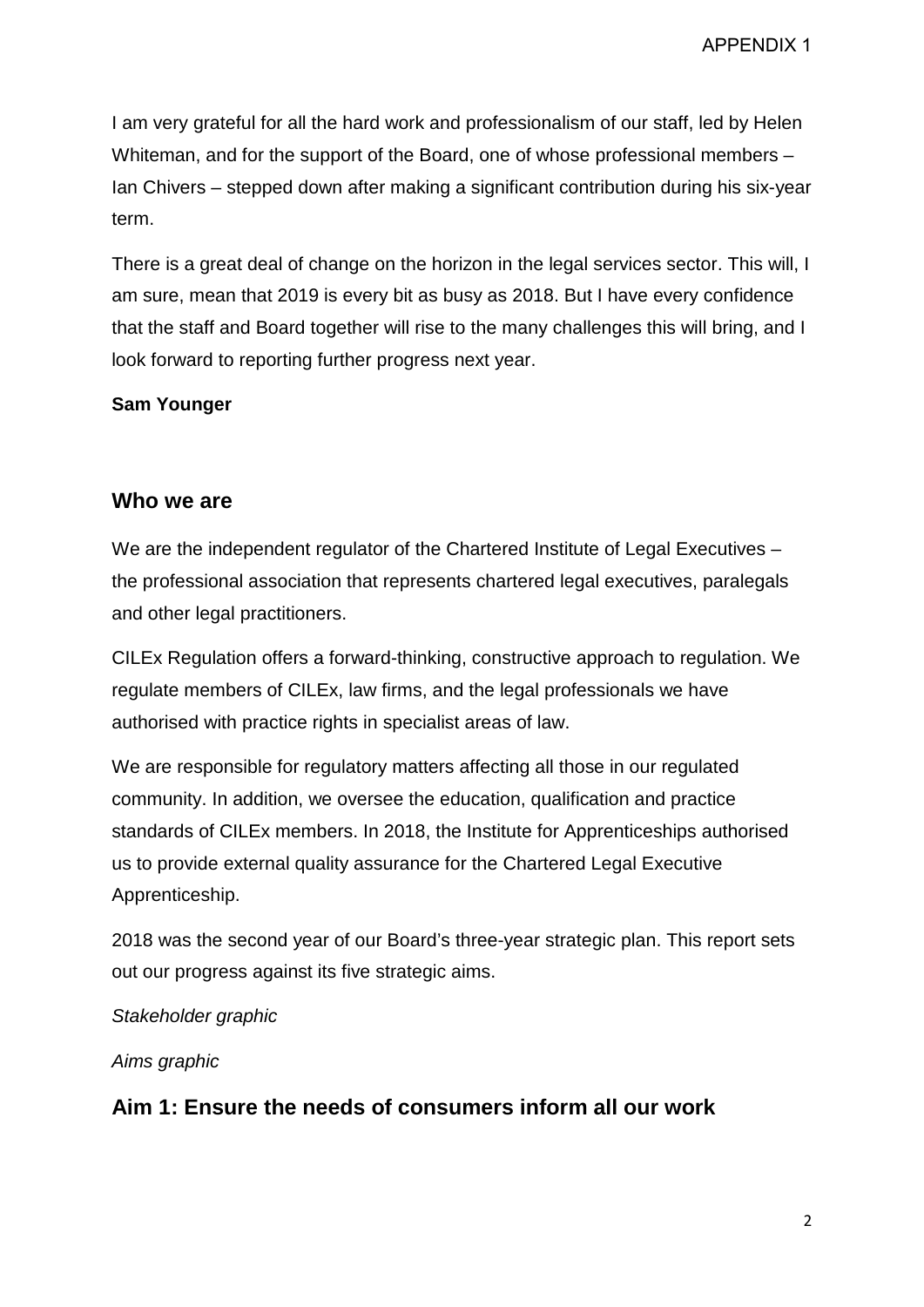APPENDIX 1

To deliver proportionate and relevant regulation, we need to understand what consumers and the public need and expect from those we regulate. This helps us provide a proportionate, effective regulatory framework. Consumer needs inform the services we deliver now and those we plan to deliver in the future.

We continued to work on three main activities to help us deliver this strategic aim.

#### **Activity 1 – deliver the CMA's recommendations**

In December 2016, the Competition and Markets Authority (CMA) published *Increasing market transparency for consumers*. We developed an action plan to deliver the report's recommendations, which involves working collaboratively with other legal regulators. Our oversight regulator, the Legal Services Board (LSB), monitors our progress against the plan and in June 2017 assessed our progress in meeting the recommendations. We were pleased that the LSB considered our progress was sufficient and have continued to build on those foundations during 2018. The LSB's most recent assessment of our progress is available here.

During 2018 we:

- consulted on our proposed Transparency Rules and guidance and secured the LSB's approval of our Rules.
- developed a digital verification logo to help consumers check that a firm's website is genuine, and which legal activities the firm is authorised to carry out.
- agreed with the Board additional areas of law that should be subject to transparency requirements.
- continued to work with other regulators on Legal Choices the consumer website run by the legal regulators – during its second year of development.
- worked with other regulators to discuss developments in rules and guidance for the benefit of consumers.

## **Activity 2 – improve our understanding of consumer needs and perspectives through research**

Having strengthened our in-house research capacity in 2017, we have continued to develop our understanding of consumers' needs and perspectives. We have made more use of published research, attended a wide range of forums and events and referred directly to evidence in our decision-making and development work.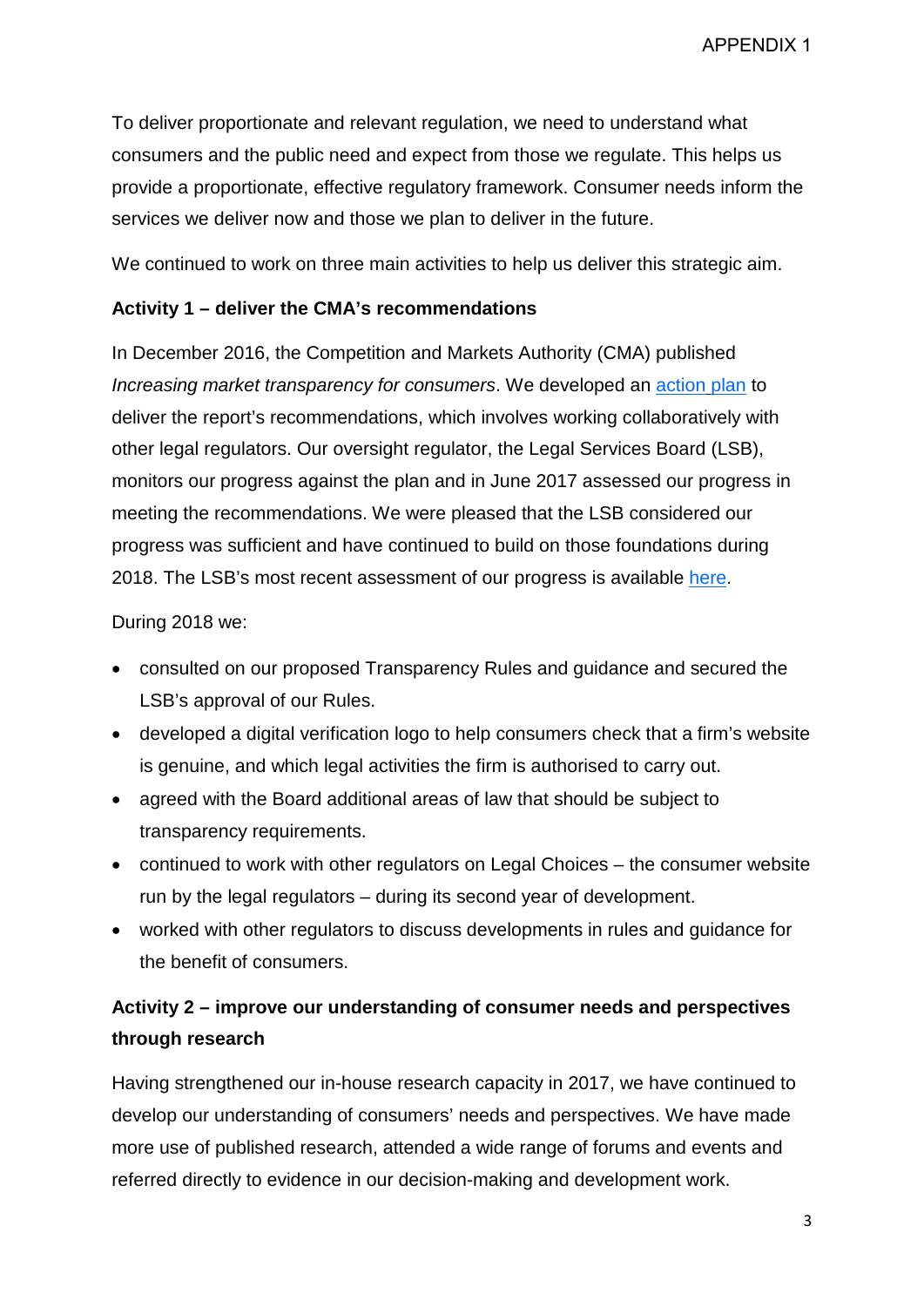During 2018 we:

- used a wide range of published consumer research to inform our Transparency work, including the guidance we issued to firms.
- worked with other regulators on the consumer focus group for Transparency, led by the Solicitors Regulation Authority.
- continued to make use of the research commissioned by the Legal Services Consumer Panel and the insight gathered at their roundtable on publication of complaints data.

## **Activity 3 – Linking consumer impact assessment to the development of regulatory arrangements**

During 2018 we:

- developed a new policy and assessment framework to assess the impact of any proposed changes on consumers.
- piloted the impact assessment framework to inform the consultation on education standards.

### **Aim 2: Minimise the barriers to entry for practitioners**

Those we regulate are delivering legal services directly to consumers, so it is important they are supported by a regulatory framework that is cost effective, proportionate and easy to access. Once again, we have listened and responded to feedback from our regulated community and identified a number of improvements for 2018.

We identified four activities to help us deliver this strategic aim.

#### **Activity 1 – Keeping costs under strict control**

2018 was the second year that we achieved a retained surplus. We found savings across every area of our business to ensure that the cost of general regulation is covered by income from the Practising Certificate Fee, which has not changed since 2016.

During 2018 we saw a significant increase (13%) in the number of work-based learning applications submitted to us. This is reflected in an increase in our total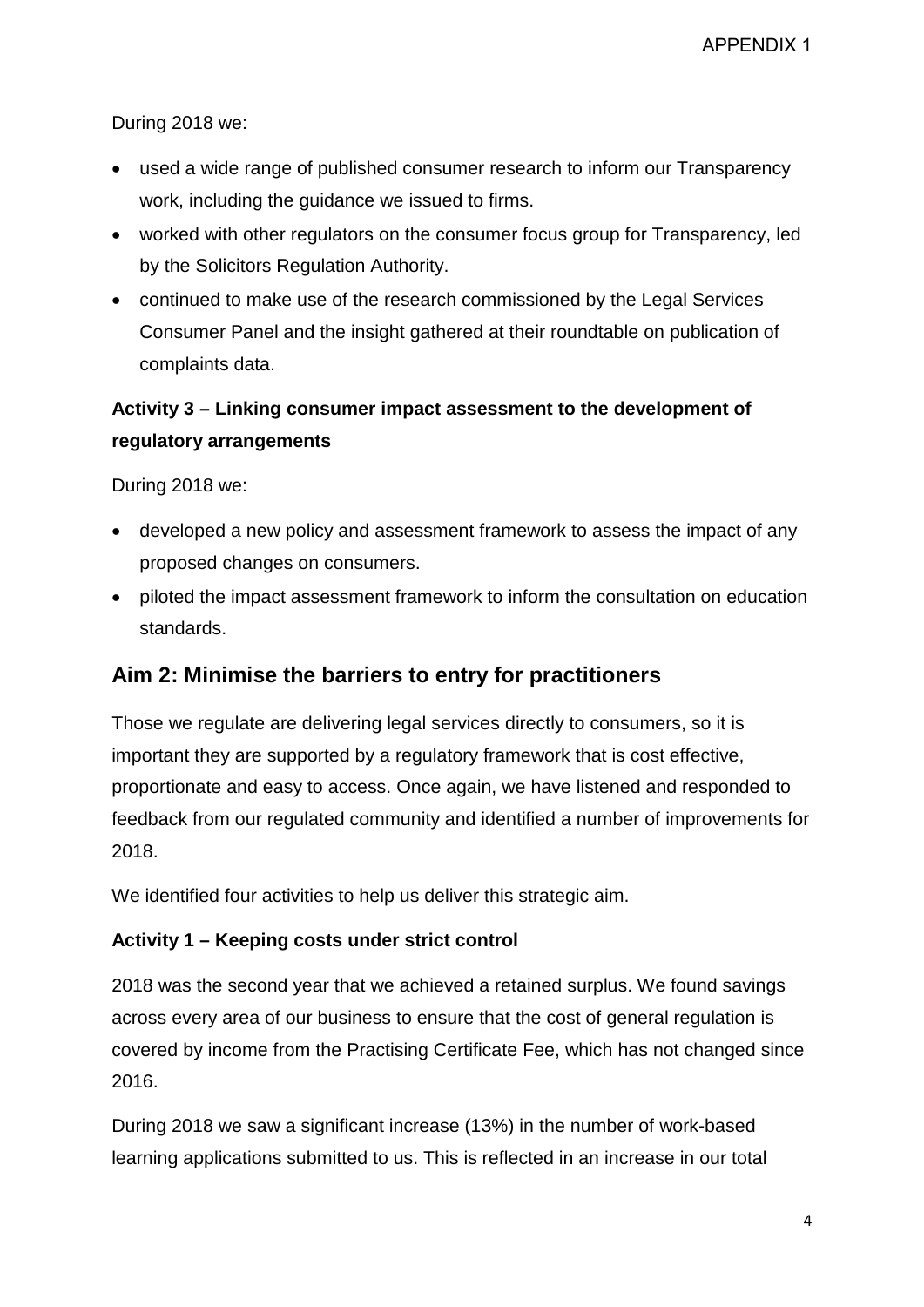APPENDIX 1

income by £161,172. This increase is also due in part to a higher regulatory proportion of the practising certificate fee income coming to CILEx Regulation. Our direct expenditure was £53,755 less than 2017, with most our activities achieving a lower spend.

While there were no significant process changes during 2018, we reviewed our current processes to improve efficiency. We continued our work on unit costing to ensure that our processes are achieving full cost recovery.

### **Activity 2 - Using technology to slim key processes**

Our IT infrastructure continued to evolve during 2018. Following our 2017 project to source a new customer relationship management system, during 2018 we contributed to its customisation and development. In time, this will in automate more of our assessment and authorisation processes. We were also involved in the introduction of a new HR system to improve our administrative efficiency, Sharepoint to improve collaboration across the organisation, and research to shape a new learning and development system.

#### **Activity 3 - Ensuring all requirements are risk-based and outcomes-focused**

We completed our development of a practitioner risk matrix, which will enable us to adopt a tailored, risk-based approach to the supervision of individuals. The matrix has been piloted and will be implemented in 2019. We finished the changes to the compensation arrangements, which has led to a more proportionate compensation scheme whilst maintaining protection for consumers.

During 2018 we:

- finalised the risk matrix for individuals, ready for 2019 implementation.
- implemented a more proportionate approach to compensation arrangements for consumers of CILEx Authorised Firms.

#### **Activity 4 - Reducing turnaround times in our processes**

We have maintained our improved turnaround times for applications for Chartered Legal Executive status, with both qualifying employment and work-based learning timescales broadly in line with the previous year. 2018 saw significant improvements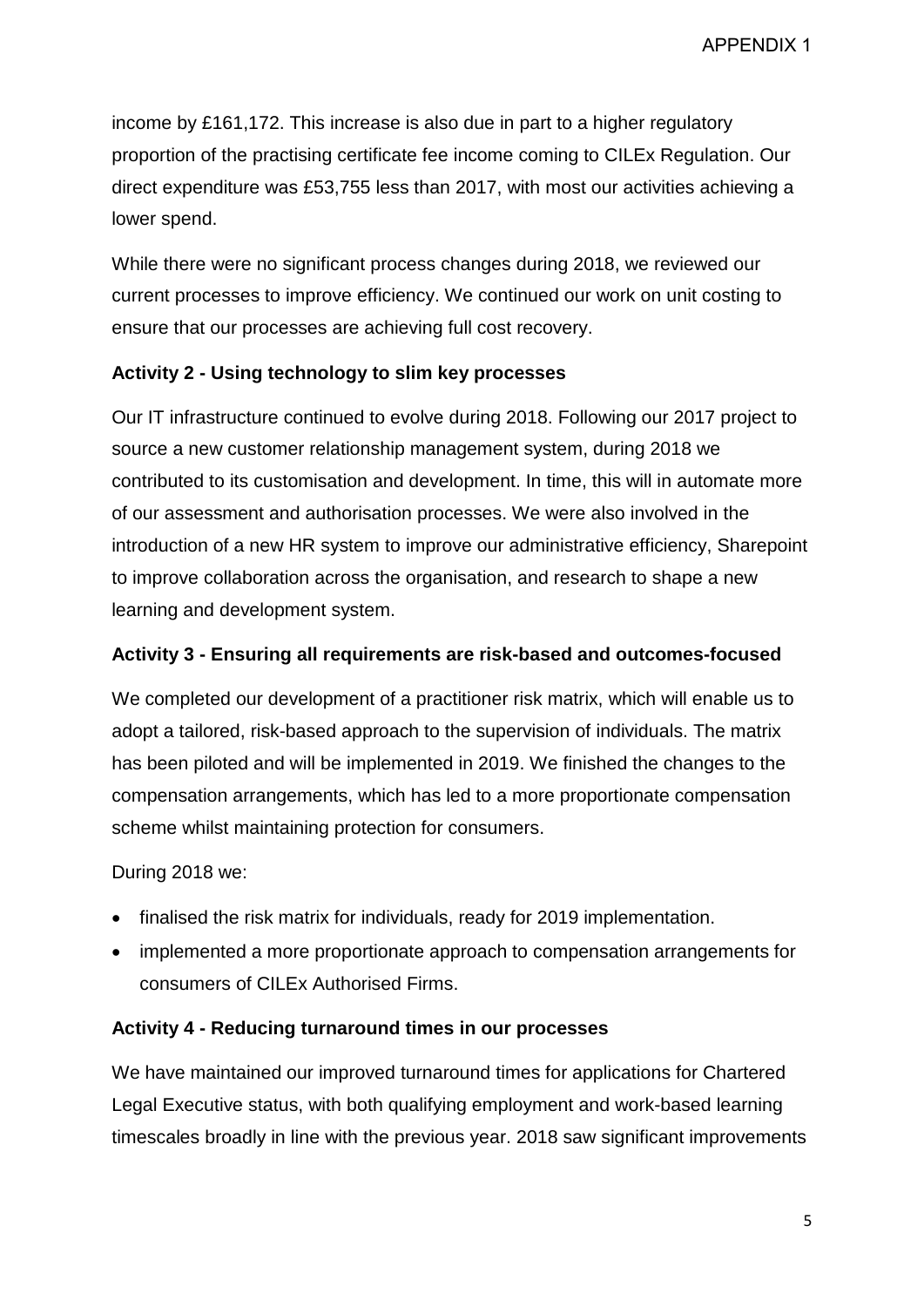to our turnaround times for Practice Rights (reduced by six weeks on average) and Advocacy Rights (reduced by eight weeks on average).

### **Aim 3: Grow opportunities for CILEx practitioners**

We identified two activities to help us deliver this strategic aim.

## **Activity 1 - Reviewing education and training requirements for individuals and creating integrated qualification routes to authorisation**

To recognise the emergence of legal technology and other innovations in the legal services market, we consulted on proposals to change our education standards to meet future the sector's future needs by incorporating legal technology and emotional competence.

We have proposed combining authorisation as a Chartered Legal Executive with the right to practise independently in their area of specialism. And we are in the process of reviewing how we assess qualifying employment.

During 2018 we:

- developed options for updating and future-proofing our education standards, launching a formal consultation in December.
- researched options to enable established Fellows to become authorised to practise independently in their area of specialism. We will be consulting on these options in 2019.

# **Activity 2 - Continuing to offer entity regulation and achieving designation as an alternative business structure (ABS) Licensing Authority**

We continued to offer entity regulation, authorising two new firms during the year (bringing the total to 14). We also received the Lord Chancellor's recommendation to Parliament to become an ABS Licensing Authority in 2018. We finalised interim arrangements for appeals, and work on the Parliamentary Orders required to complete this work. We expect these in 2019/20.

### **Aim 4: To progress practical collaboration with other regulators**

We identified two activities to help us deliver this strategic aim.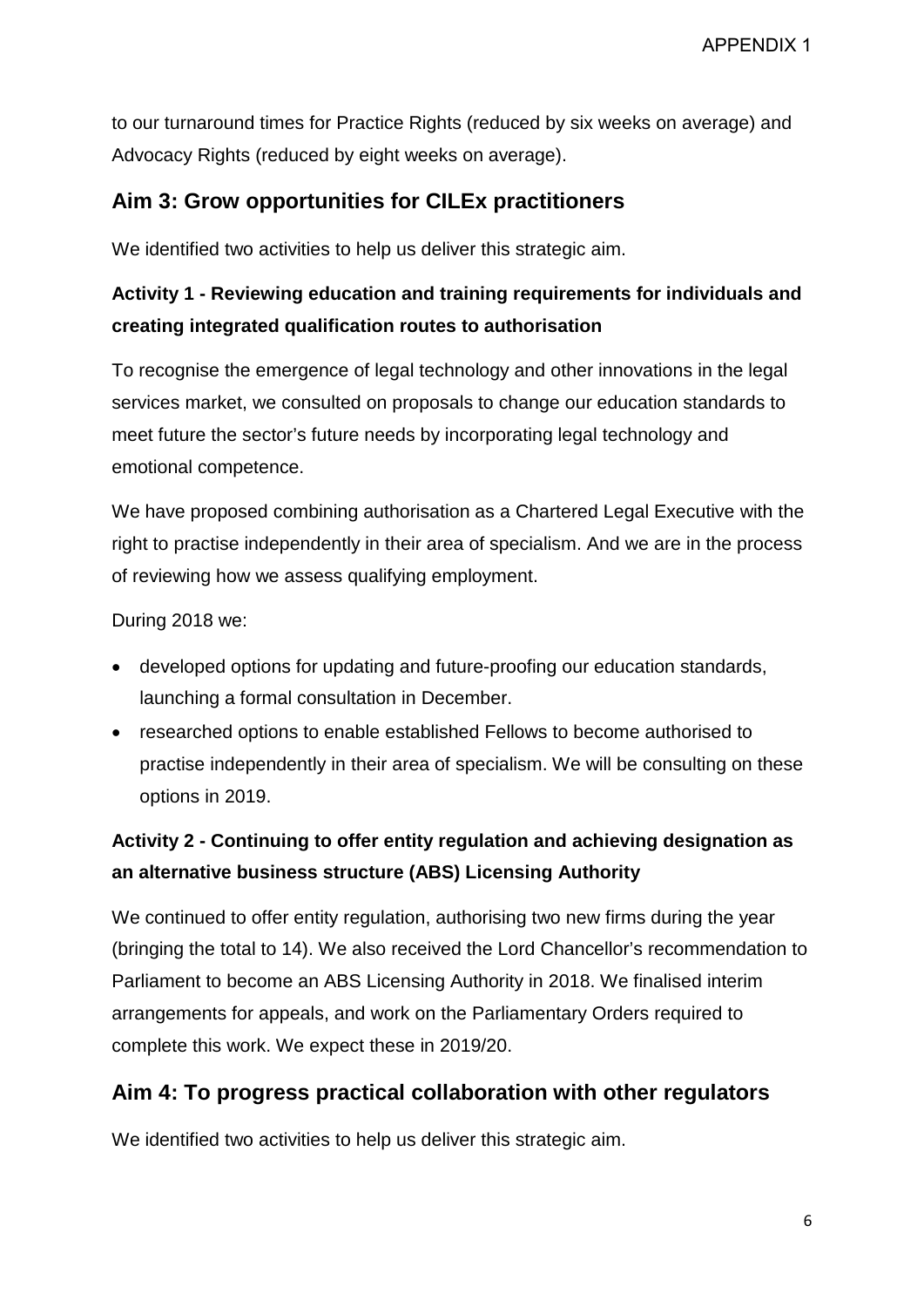# **Activity 1 - Working collaboratively including delivering the recommendations in the CMA study**

We continued to work with other regulators on a range of joint projects. Through regular engagement opportunities like the quarterly Regulators' Forum and more focused cross-regulator committees, we have:

- worked with the Solicitors Regulation Authority, the Council of Licensed Conveyancers and, more recently, the Office of the Immigration Services Commissioner to identify areas of law where we could introduce Transparency Rules – as well as developing consistent templates, guidance and consumer testing.
- taken part in the new Equality, Diversity & Inclusion Group for regulators, where discussions covered disability and the collection of diversity data, and facilitated information sharing between regulators and external bodies.
- taken part in the Regulators' Research Forum to share and raise awareness and the impact of research among the legal regulators, the Legal Services Board and some of the representative bodies.

### **Activity 2 - Identifying areas to reduce cost and/or improve quality**

During the year we:

- were assessed by OPBAS (the Office for Professional Body Anti-Money Laundering Supervision) and developed an anti-money laundering action plan.
- worked closely with other anti-money laundering supervisors in raising standards and sharing best practice.
- trialled a digital verification badge to enable consumers to check that a firm's website is genuine, and which legal activities the firm is authorised to carry out.
- made progress in identifying ways to target our resources more effectively, including initial work to adopt a risk-based approach to enforcement, exploring how we can apply Lean principles to our work, and analysing our performance data to identify areas of focus.
- reduced the number of Admission and Licensing Committee meetings from eight to six.

### **Aim 5: Address anticipated changes in the operating environment**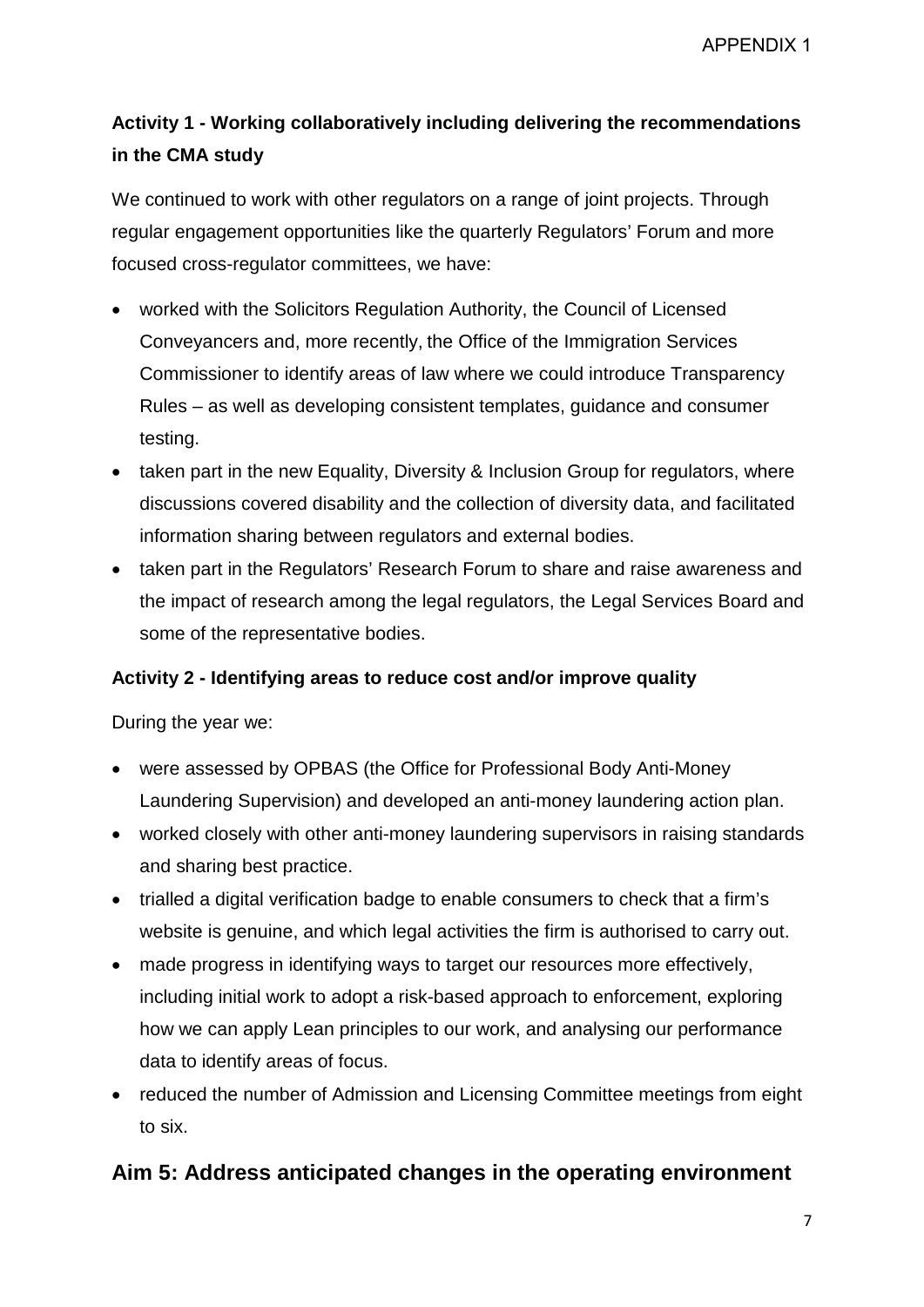We identified two activities to help us deliver this strategic aim.

#### **Activity 1 - Maintaining a sustainable funding model**

During 2018 we continued our costs modelling activities, carrying out an annual review of all our regulatory fees and the practising certificate fee. In line with requirements from the Legal Services Board, we published our costs transparency statement for 2017 and for the second year running, benchmarked our costs against those published by other regulators.

During the year we:

- reviewed practising certificate fees, maintaining them at the 2017 level for Chartered Legal Executives.
- reduced our direct expenditure by £53,755 from the previous year.
- undertook further detailed costs modelling to prepare for anticipated changes to the LSB's internal governance rules, which will require greater regulatory independence.

# **Activity 2 - Ensuring that working arrangements are future-proofed against a background of greater regulatory independence**

While we waited for the LSB's finalised internal governance rules, which are due to be published mid-2019, during 2018 we agreed with CILEx a pathway towards greater regulatory independence and ultimately full independence.

During 2018 we:

- carried out financial modelling for independent services previously provided by CILEx. This helped identify a service delivery model to achieve greater regulatory independence while keeping costs as low as possible for our regulated community and performing our regulatory duties effectively.
- agreed in principle to TUPE CILEx Regulation staff from CILEx to CILEx Regulation.
- recommended changes to CILEx's Byelaws that protect regulator independence.
- secured agreement to review contracts for shared services and protocols with CILEx.